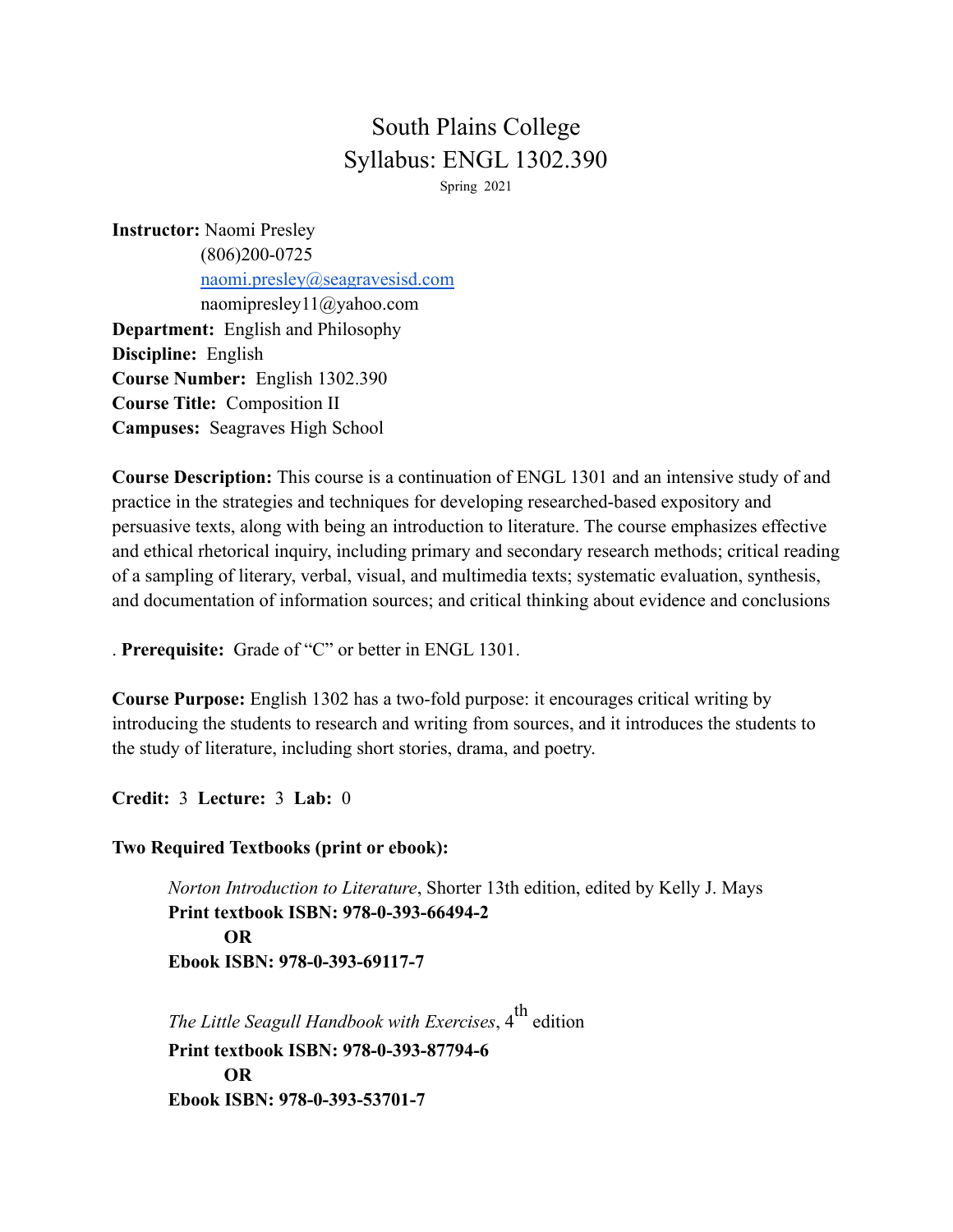#### **Technology Requirements:**

**SPC username and password:** email helpdesk@southplainscollege.edu or call the SPC Help Desk at 806-716-2600 for help with your username/password

#### **SPC student email access:**

**SPC Student Email Account:** If you haven't already, you must go ahead and activate your SPC student email account. Not only will you need access to your SPC email account to receive TURNITIN digital paper submission receipts for our class, but you must use it to communicate with me.

Your SPC Email address is: **yourSPCusername@southplainscollege.edu** (ex. jsmith1234@southplainscollege.edu).

Your student email password is the same as your Blackboard password. If you need help, call the SPC Help Desk at 806-716-2600.

To access your SPC email account, log in to [MySPC](https://fs.southplainscollege.edu/adfs/ls?wa=wsignin1.0&wtrealm=urn%3aportal.southplainscollege.edu%3a443&wctx=https%3a%2f%2fportal.southplainscollege.edu%2f_layouts%2f15%2fAuthenticate.aspx%3fSource%3d%252F&wreply=https%3a%2f%2fportal.southplainscollege.edu%2f_trust%2fdefault.aspx) here

You can also set up access to your SPC email account through mobile phone mail apps, such as default smartphone Mail app or the Outlook app. Check with the SPC Help Desk for assistance: 806-716-2600.

#### **Regular access to a computer and reliable internet service:**

Open computer labs are available free to students with an SPC I.D. on all SPC campuses (Levelland, Reese, Lubbock, Plainview).

Computer or internet connection problems may occur for you at some point this semester. **Understand that it is your responsibility to find alternate computers you may use to submit your work on time***.* Find your alternate resources **now;** do not wait until you suddenly need them! Line up three friends TODAY who would be willing to loan you a laptop if yours suddenly crashes.

Free WiFi is available in all SPC campus buildings, some SPC parking lots, most coffee shops, etc.

**Blackboard:** grades, assignments, quizzes, videos, and many other resources for this class are accessed through the Blackboard learning management system. Use your SPC credentials to log in here: [https://southplainscollege.blackboard.com](https://southplainscollege.blackboard.com/)

**Office 365: Word and PowerPoint**: You are required to use Microsoft Word to create papers for this course. As a member of the SPC community, you have free access to Office 365. Office 365 provides free online access to Microsoft Word, Microsoft Excel, Microsoft PowerPoint, and 1TB of free online storage with Microsoft OneDrive. You can use Office 365 online or download for free and install to your PC, Mac, or mobile device.

To access Office 365 for free as an SPC student, go to [https://www.office.com](https://www.office.com/) and sign in with the following credentials: SPCusername@southplainscollege.edu and your SPC password.

You can then click the link for the individual application you want to use online, or click the install office link towards the top right to install the application to your computer.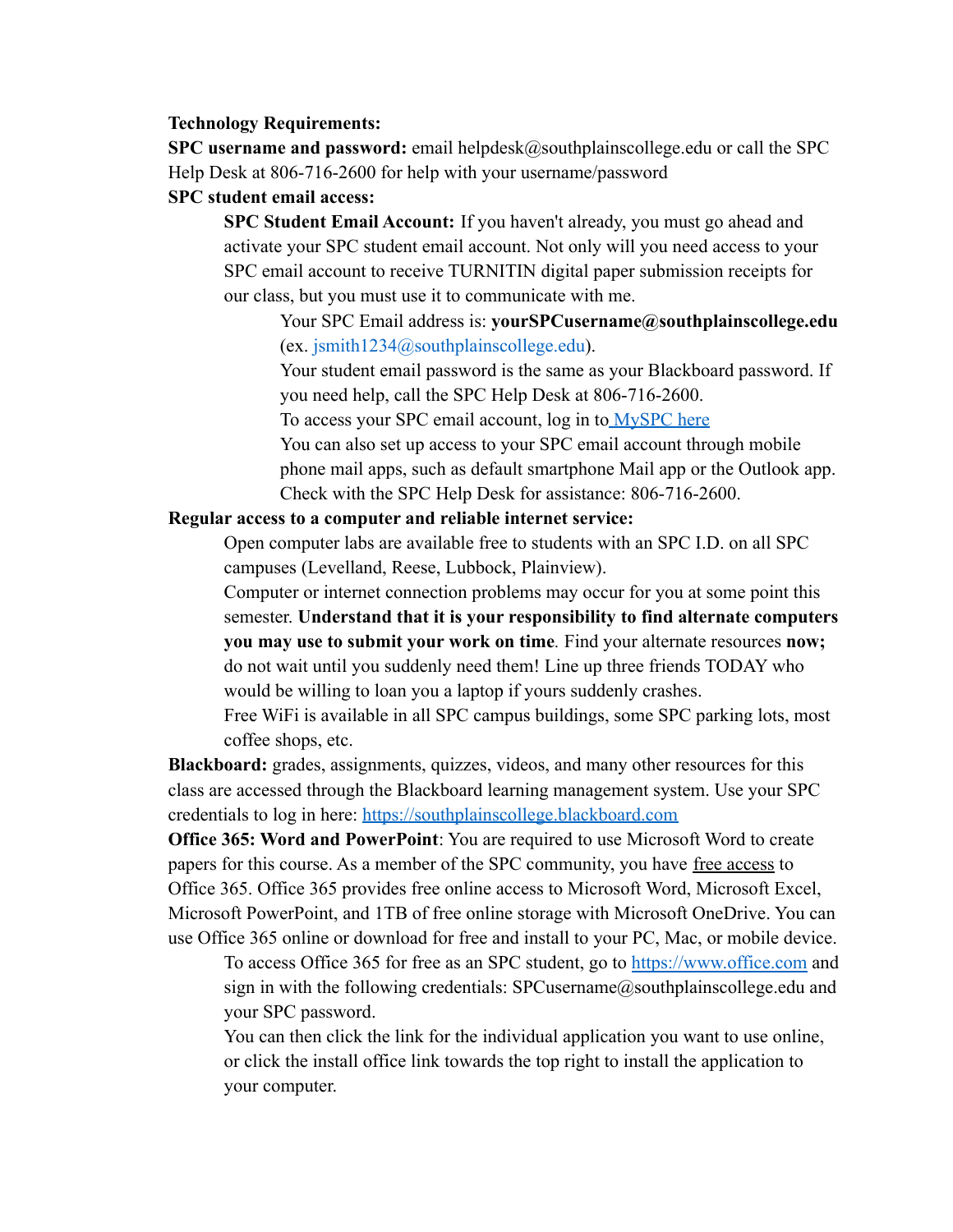**Adobe Reader:** Available to download free from this website[:](http://www.adobe.com/products/reader.html) <http://www.adobe.com/products/reader.html>

**Computer Help:** need help with your computer, laptop, email address, username/password? helpdesk@southplainscollege.edu 806-716-2600

#### **Blackboard Help:**

Get Help by Email: blackboard@southplainscollege.edu

Be sure to include your full name, your instructor's name, the course and section you are enrolled in, and a detailed description of the problem.

The blackboard@southplainscollege.edu account is monitored from 8:00 a.m.  $-$ 10:00 p.m., Monday – Sunday.

You can expect a response within 24 hours by email; however, the average response time is less than one hour.

**Get Help by Phone**: 806-716-2180 (available between 8 AM and 4 PM Monday through Friday, except on holidays)

**Get Help Online:** click on the Help link listed in the Blackboard course menu.

#### **Course Syllabus and Organization:**

This syllabus is available on the **Syllabus** page in our google classroom page. The course is organized into seventeen weeks. Each week has its own folder on the **Course Content** page in our Blackboard course.

Each course week runs from 9:00 AM Monday to 9:00 AM of the following Monday.

**Assignment Deadlines:** The weekly assignment deadline is Monday at 9:00 AM unless otherwise noted.

**This course satisfies a Core Curriculum Requirement:** Yes—Communication Foundational Component Area

#### **Core Curriculum Objectives addressed:**

**Communications skills**—to include effective written, oral and visual communication **Critical thinking skills**—to include creative thinking, innovation, inquiry, and analysis, evaluation and synthesis of information

**Teamwork**—to include the ability to consider different points of view and to work effectively with others to support a shared purpose or goal

**Personal Responsibility**—to include the ability to connect choices, actions, and consequences to ethical decision-making.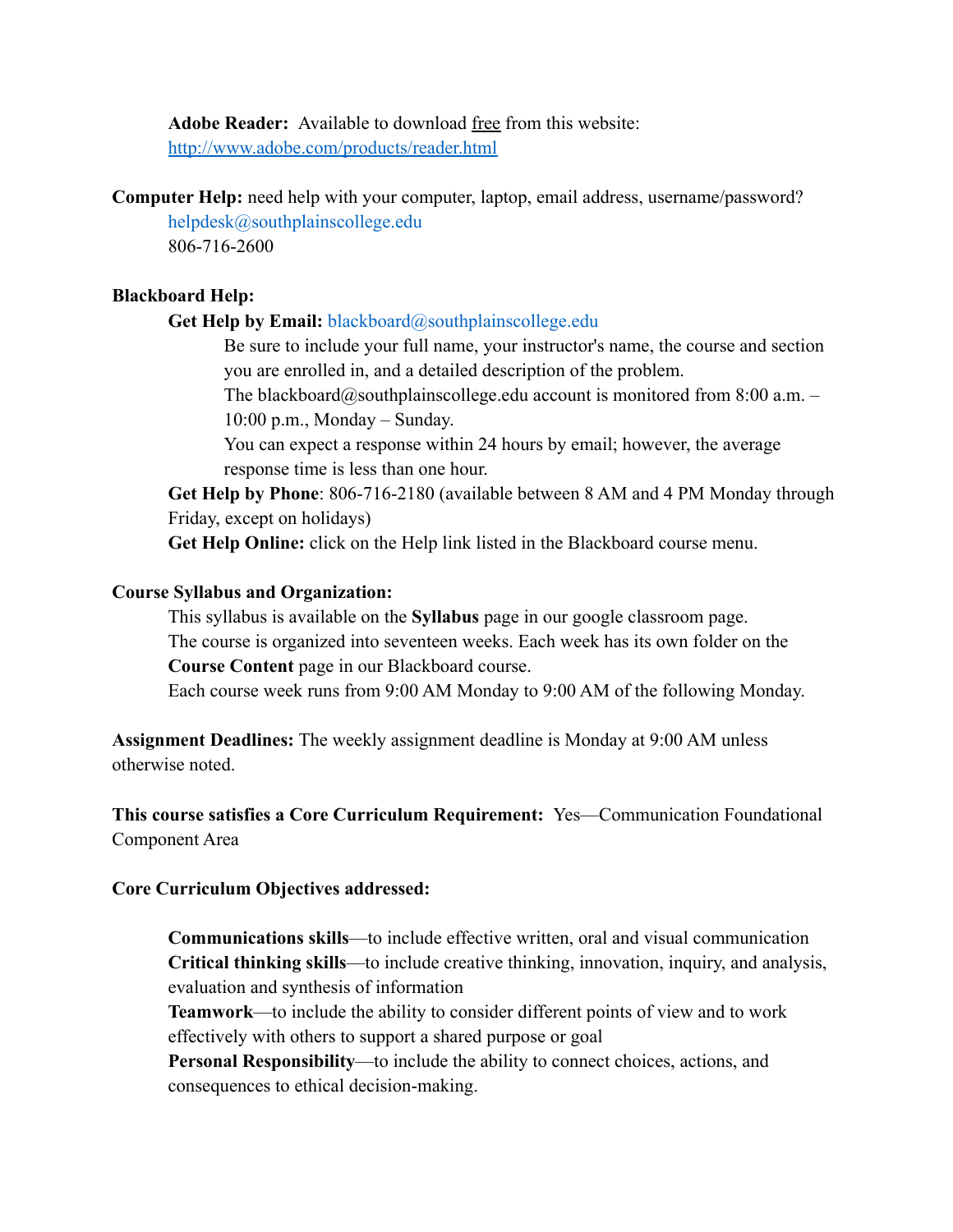**Student Learning Outcomes:** Upon successful completion of this course, students will:

Demonstrate knowledge of individual and collaborative research processes.

Develop ideas and synthesize primary and secondary sources within focused academic arguments, including one or more research-based essays.

Analyze, interpret, and evaluate a variety of texts for the ethical and logical uses of evidence.

Apply critical thinking to the study of literature and write essays which demonstrate that critical thinking.

Use edited American English to write in a style that clearly communicates meaning, builds credibility, and inspires belief or action.

Apply the conventions of style manuals for specific academic disciplines (e.g., APA, CMS, MLA, etc.)

Read and view videos of works of literature; analyze the use of literary devices (plot, point of view, theme, characterization, setting, symbolism, tone, etc.); participate in class discussions of the readings; and be tested over their understanding of the readings and lectures through quizzes, examinations, and/or written assignments.

**Student Learning Outcomes Assessment:** A pre- and post-test and/or a writing assignment rubric will be used to determine the extent of improvement that the students have gained during the semester.

## **Grade Calculation:**

Debates– 10% Quizzes and Assignments -- 15% Discussions-10% Character Analysis Essay -- 10% Literary Analysis Essay – 10% Annotated Bibliography -- 5% Research Paper Outline -- 5% Research Paper Rough draft -- 5% Research Paper Peer Review -- 5% Research Paper Final Draft -- 15% Midterm exam -- 5% Final exam  $-5\%$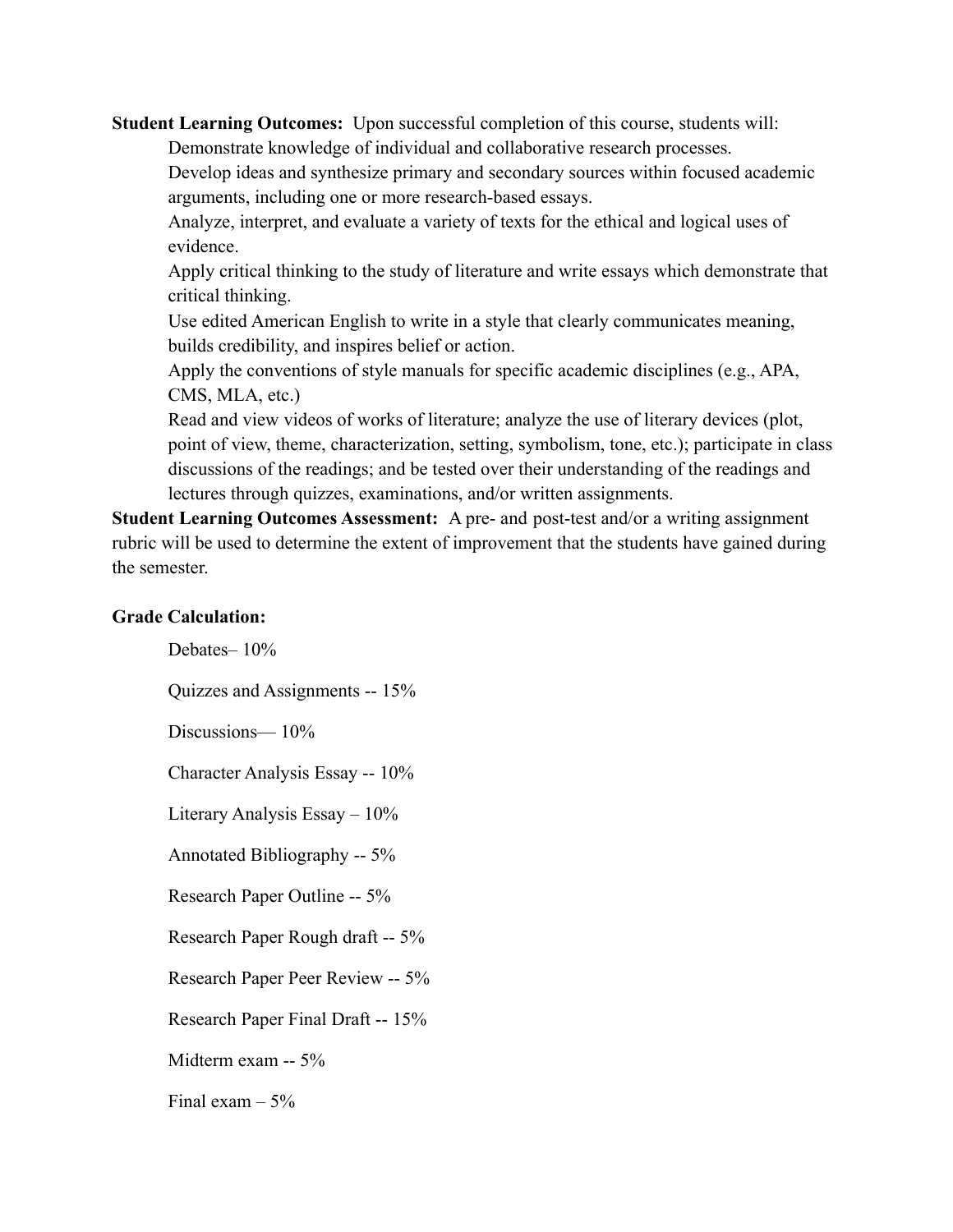#### **Essay Assessment Guidelines:**

Essays may earn grades ranging from A to F based on the instructor's grading scale. Depending on the assignment, certain criteria may be weighted more than others, and the instructor's assignment may establish additional, more specific criteria. The quality of each of the criteria determines the letter grade. Not every essay will fit a single grade's description completely. Instructors may also include process assignments and drafts in their assessment of the final grade.

## **"A" Essay (Superior)**

To earn an "A," a paper meets all of the criteria below:

The paper fulfills all the basic requirements of the assignment (for example, topic, purpose, length, format).

**Unity:** The paper states a clear thesis, all topic sentences strongly support the thesis, and body paragraphs are unified around their topic sentences. The essay conveys a clear purpose and is tailored to a distinctive audience.

**Support**: Body paragraphs contain abundant, fresh details and examples that provide specific, concrete, logical evidence. If sources are required, the paper accurately integrates and correctly documents credible source material to add insight, sophistication, and complexity to the paper's ideas.

**Coherence:** The organization of the paper is excellent and logical (emphatic order, chronological order, etc.), transitions are sophisticated, and the paper exhibits mastery of basic components (introduction, conclusion, and body paragraph structure).

**Sentence Skills:** The paper contains no major errors (fragment, fused sentence, comma splice, subject-verb agreement, pronoun reference or agreement, verb form) and is virtually free of other grammar, spelling, wrong word, punctuation, mechanical, or point of view errors. Word choice and sentence variety (simple, compound, complex) are effective and powerful.

# **"B" Essay (Strong)**

To earn a "B," a paper meets all of the criteria below:

The paper fulfills all the basic requirements of the assignment (for example, topic, purpose, length, format).

**Unity:** The paper states a clear thesis, all topic sentences directly support the thesis, and body paragraphs display unity. The essay conveys good awareness of purpose and audience. **Support**: Body paragraphs are well-developed with specific details, examples, and sound logic. If sources are required, the paper accurately uses and correctly documents credible source material to supplement its ideas.

**Coherence:** The organization of the paper is clear and helpful, transitions are helpful, and the paper exhibits strong basic components (introduction, conclusion, and body paragraph structure).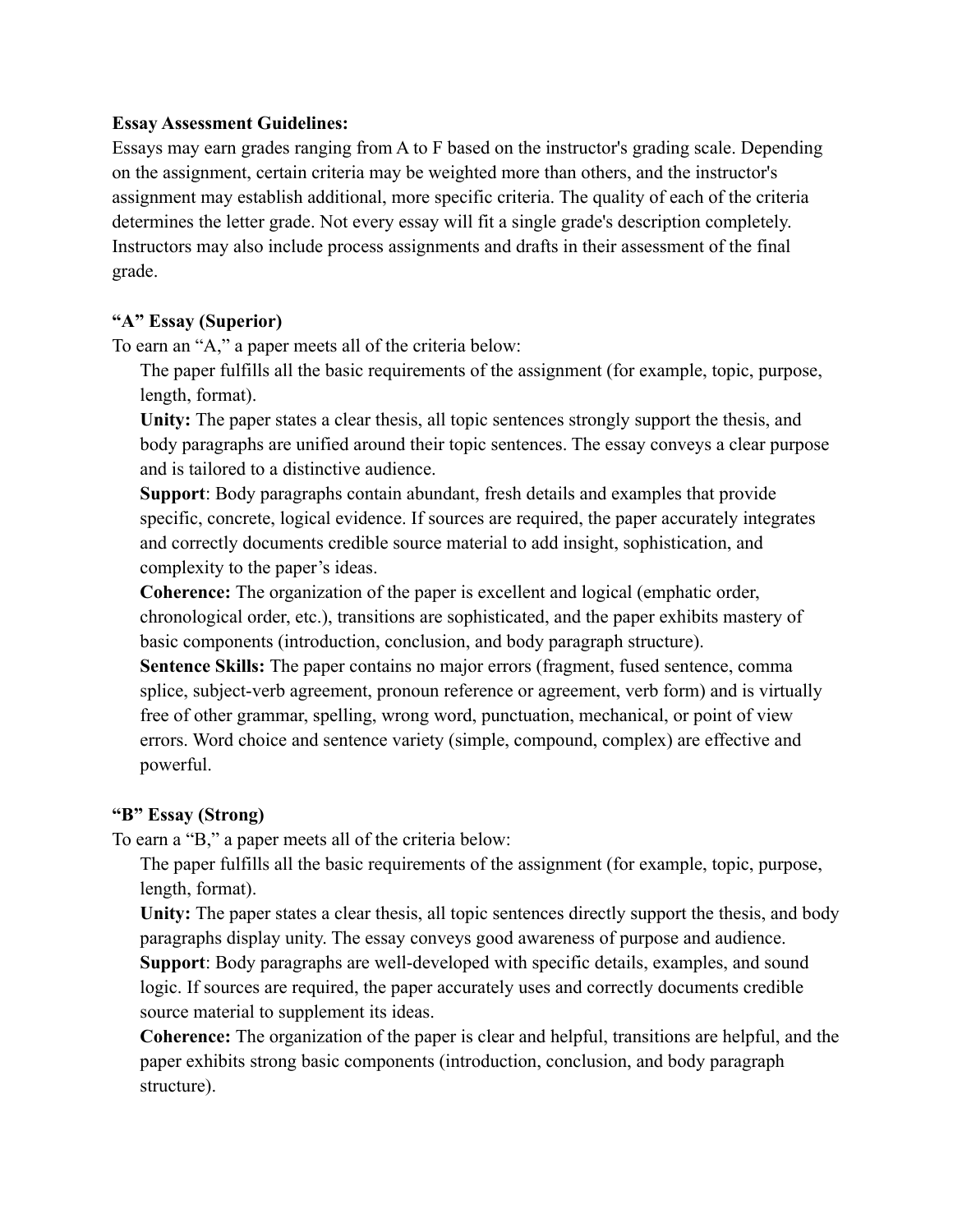**Sentence Skills:** The paper contains no more than two major errors (fragment, fused sentence, comma splice, subject-verb agreement, pronoun reference or agreement, verb form) and very few other grammar, spelling, wrong word, punctuation, mechanical, or point of view errors. Word choice and sentence variety are strong.

## **"C" Paper (Acceptable)**

To earn a "C," a paper meets all of the criteria below:

The paper fulfills all the basic requirements of the assignment (for example, topic, purpose, length, format).

**Unity:** A thesis is stated but may lack a strong claim or be obvious or predictable; topic sentences adequately support the thesis. One error in paragraph unity may occur. The essay's purpose and audience are adequately conveyed.

**Support**: Body paragraphs contain relevant details or logical reasons but need more specific examples/evidence. If sources are required, credible outside sources are usually integrated and cited correctly.

**Coherence:** Organization of ideas is satisfactory, transitions are logical, and the paper indicates competence in basic components (introduction, conclusion, and body paragraph structure).

**Sentence Skills:** The paper contains no more than four major errors (fragment, fused sentence, comma splice, subject-verb agreement, pronoun reference or agreement, verb form). Some other grammar, spelling, wrong word, punctuation, mechanical, or point of view errors are present but not distracting. Word choice and sentence variety are strong.

# **"D" Paper (Developing)**

To earn a "D," a paper will exhibit *one or more* of the weaknesses below:

The paper only partially fulfills one or more of the basic requirements of the assignment (for example, topic, purpose, length, format).

**Unity:** The thesis may announce the topic but no claim, contain more than one idea, or be too vague, too broad, or too narrow. Topic sentences are not tied to the thesis. Two errors in paragraph unity may occur. Essay conveys little awareness of audience or purpose.

**Support**: Details are sparse or vague and consist of generalizations, clichés, or repetition. If

applicable, sources are insufficient and/or not always integrated or cited correctly.

**Coherence:** Organization is attempted but disjointed or confusing; transitions are sparse. The paper indicates awareness of but not competence in basic components (introduction, conclusion, and body paragraph structure).

**Sentence Skills:** The paper contains no more than six major errors (fragment, fused sentence, comma splice, subject-verb agreement, pronoun reference or agreement, verb form). Several other grammar, spelling, wrong word, punctuation, mechanical, or point of view errors distract from the content. Informal word choices occur with little or no variety in sentence type and length.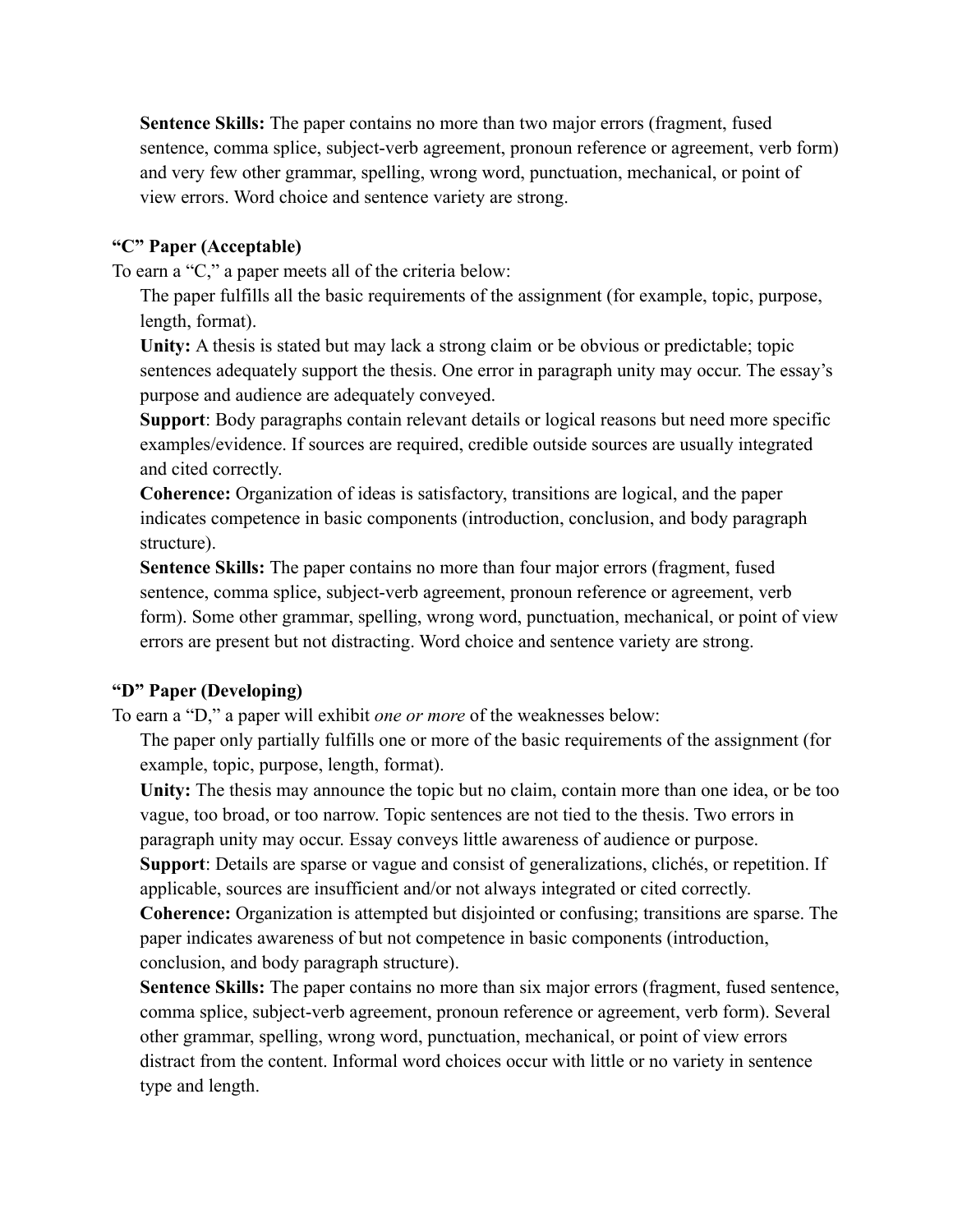### **"F" Paper (Unacceptable)**

To earn an "F," a paper will exhibit *one or more* of the weaknesses below:

The paper fails to fulfill one or more of the basic requirements of the assignment (for example, topic, purpose, length, format).

**Unity:** The thesis is illogical, incomplete, or missing, so the essay lacks focus on one central idea. Topic sentences are missing, so body paragraphs lack unity. The essay ignores the purpose and audience.

**Support**: Details are illogical, irrelevant, or missing from body paragraphs. If sources are required, the paper fails to use sources, does not meet the minimum source requirements, uses source material inaccurately, uses sources that are not credible, fails to document fully or correctly, and/or includes plagiarism.

**Coherence:** Organization is incoherent, transitions are missing or illogical, or the paper indicates lack of competence in basic paper components (for example, lack of introduction and/or conclusion, lack of paragraphing).

**Sentence Skills:** Seven or more major errors (fragment, fused sentence, comma splice, subject-verb agreement, pronoun reference or agreement, verb form) occur with numerous other grammar, spelling, wrong word, punctuation, mechanical, or point of view errors. Word choice is often inaccurate, immature, or inappropriate. Multiple sentence structure/syntax errors make the paper difficult or almost impossible to read. If one type or a combination of types of errors, regardless of whether they are major or minor, seriously affects the readability of a paper, it will receive an "F."

# **Student Responsibilities:** Students are expected to *[May vary by instructor but usually include the following]*

Be on time and regularly attend class

Be responsible for the learning process, including preparation for class, such as reading and homework; participation in class discussions, including asking relevant questions; getting assignments and/or notes if absent; and accepting responsibility for not understanding an assignment or failing an assignment

Be responsible for having an appropriate attitude and using appropriate language in academic environments; not use condescending, inflammatory, threatening, or profane rhetoric, whether verbally or in written form, in academic environments

Have respectful behavior toward instructor and classmates in order to contribute to the atmosphere necessary for learning

Be responsible for courteous actions to others, especially by putting away cell phones and other distractions while in class

Be responsible for writing down all grades and applying them to the grading scale used for the class, which is shown in the course's policy statement/syllabus

Submit all assignments in accordance with due dates, formats, and requirements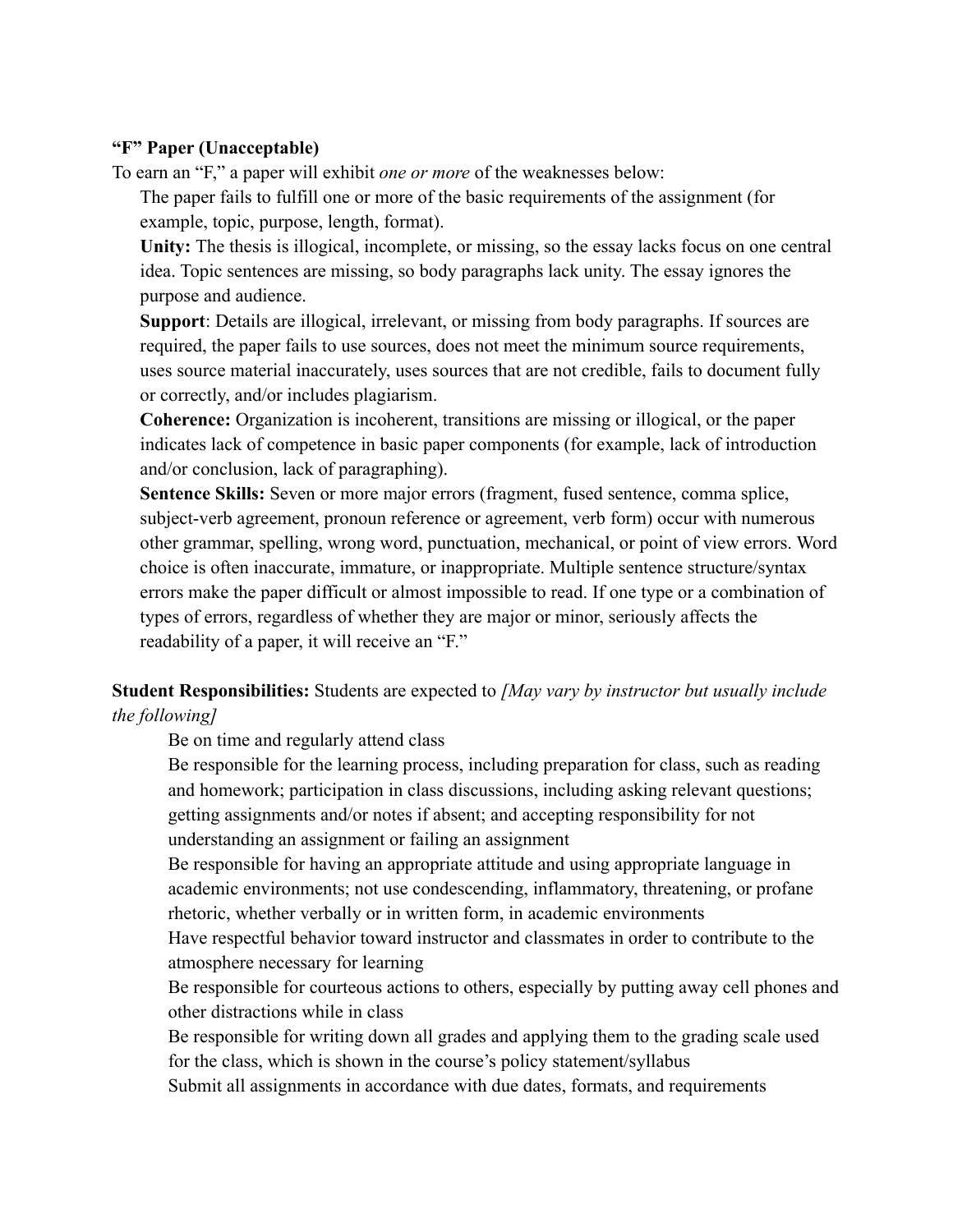Avoid all forms of cheating and plagiarism on all assignments, including improper collaboration

Ask questions when something is unclear.

**Attendance Policy:** Instructors will create an attendance policy that is consistent with the "Class Attendance" policies stated below in the *SPC General Catalog*: *[Students are expected to attend all classes in order to be successful in a course. The student may be administratively withdrawn from the course when absences become excessive as defined in the course syllabus.*

*When an unavoidable reason for class absence arises, such as illness, an official trip authorized by the college or an official activity, the instructor may permit the student to make up work missed. It is the student's responsibility to complete work missed within a reasonable period of time as determined by the instructor. Students are officially enrolled in all courses for which they pay tuition and fees at the time of registration. Should a student, for any reason, delay in reporting to a class after official enrollment, absences will be attributed to the student from the first class meeting.*

*Students who enroll in a course but have "Never Attended" by the official census date, as reported by the faculty member, will be administratively dropped by the Office of Admissions and Records. A student who does not meet the attendance requirements of a class as stated in the course syllabus and does not officially withdraw from that course by the official census date of the semester, may be administratively withdrawn from that course and receive a grade of "X" or "F" as determined by the instructor. Instructors are responsible for clearly stating their administrative drop policy in the course syllabus, and it is the student's responsibility to be aware of that policy.*

*It is the student's responsibility to verify administrative drops for excessive absences through MySPC using his or her student online account. If it is determined that a student is awarded financial aid for a class or classes in which the student never attended or participated, the financial aid award will be adjusted in accordance with the classes in which the student did attend/participate and the student will owe any balance resulting from the adjustment.]*

**Plagiarism and Cheating:** Students are expected to do their own work on all projects, quizzes, assignments, and papers. Failure to comply with this policy will result in an F for the assignment and can result in an F for the course if circumstances warrant it.

Plagiarism violations include, but are not limited to, the following

Turning in a paper that has been purchased, borrowed, or downloaded from another student, an online term paper site, or a mail order term paper mill;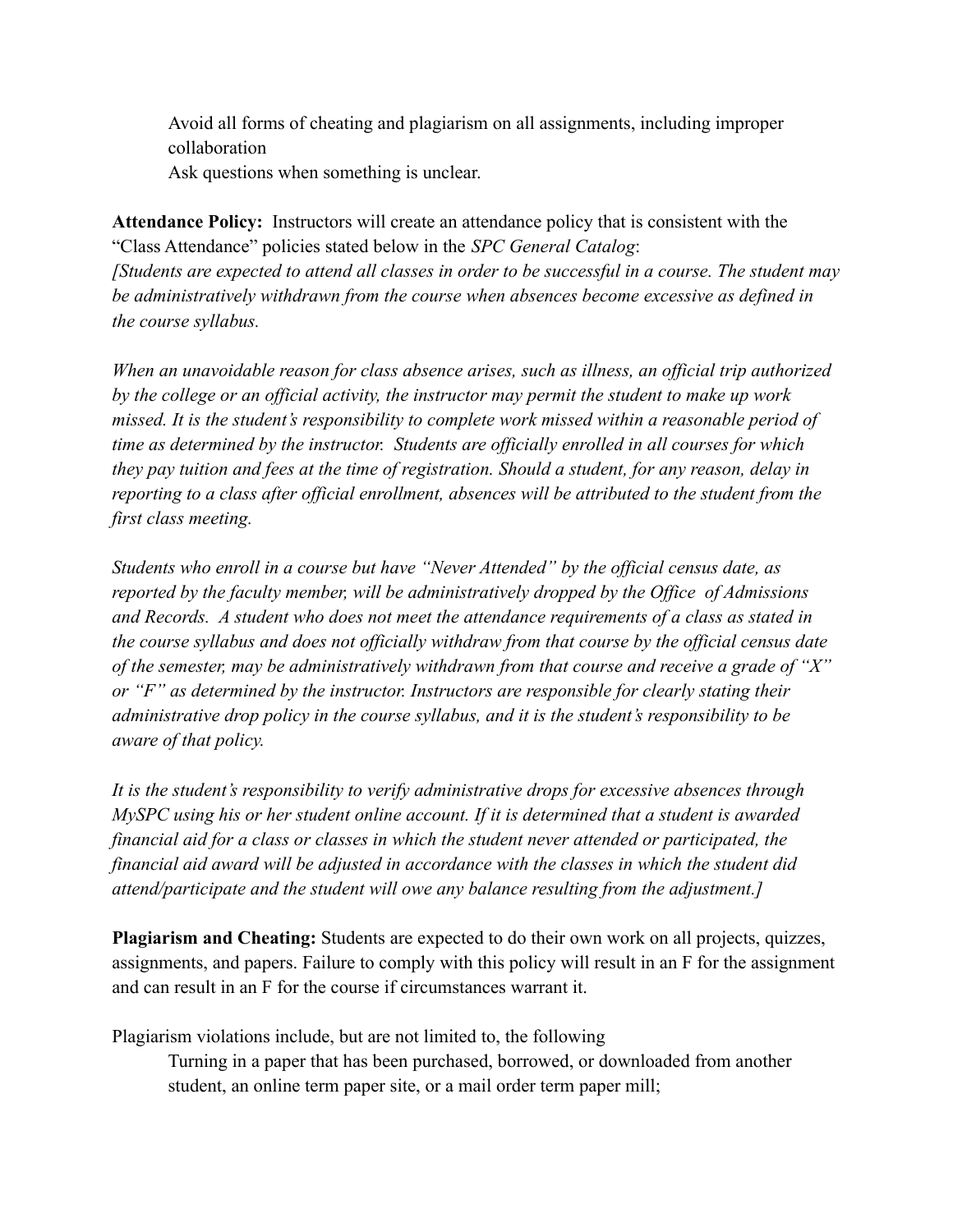Cutting and pasting together information from books, articles, other papers, or online sites without providing proper documentation;

Using direct quotations (three or more words) from a source without showing them to be direct quotations and citing them.

Missing in-text citations.

Cheating violations include, but are not limited to, the following:

Obtaining an examination by stealing or collusion;

Discovering the content of an examination before it is given;

Using an unauthorized source of information (notes, textbook, text messaging, internet)

during an examination, quiz, or homework assignment;

Entering an office or building to obtain unfair advantage;

Taking an examination for another;

Altering grade records; or

Copying another's work during an examination or on a homework assignment.

**Student Code of Conduct Policy**: Any successful learning experience requires mutual respect on the part of the student and the instructor. Neither instructor nor student should be subject to others' behavior that is rude, disruptive, intimidating, aggressive, or demeaning**.** Student conduct that disrupts the learning process or is deemed disrespectful or threatening shall not be tolerated and may lead to disciplinary action and/or removal from class.

**Diversity Statement:** In this class, the teacher will establish and support an environment that values and nurtures individual and group differences and encourages engagement and interaction. Understanding and respecting multiple experiences and perspectives will serve to challenge and stimulate all of us to learn about others, about the larger world and about ourselves. By promoting diversity and intellectual exchange, we will not only mirror society as it is, but also model society as it should and can be.

**Disabilities Statement:** Students with disabilities, including but not limited to physical, psychiatric, or learning disabilities, who wish to request accommodations in this class should notify the Disability Services Office early in the semester so that the appropriate arrangements may be made. In accordance with federal law, a student requesting accommodations must provide acceptable documentation of his/her disability to the Disability Services Office. For more information, call or visit the Disability Services Office at Levelland (Student Health & Wellness Office) 806-716-2577, Reese Center (Building 8) 806-716-4675, or Plainview Center (Main Office) 806-716-4302 or 806-296-9611.

**Non-Discrimination Statement:** South Plains College does not discriminate on the basis of race, color, national origin, sex, disability or age in its programs and activities. The following